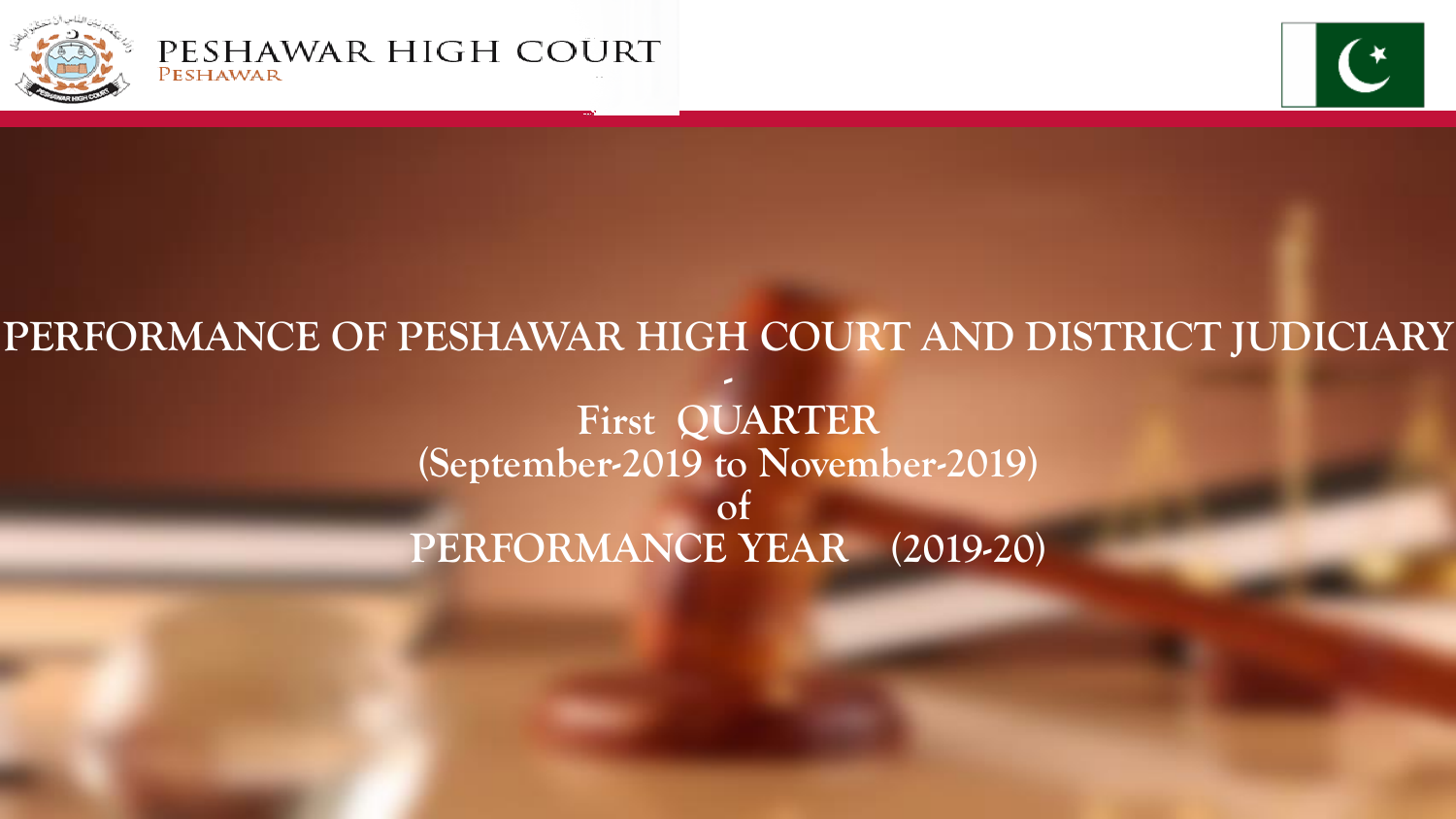

#### PESHAWAR HIGH COURT PESHAWAR



And When You Judge Between People You Judge With Justice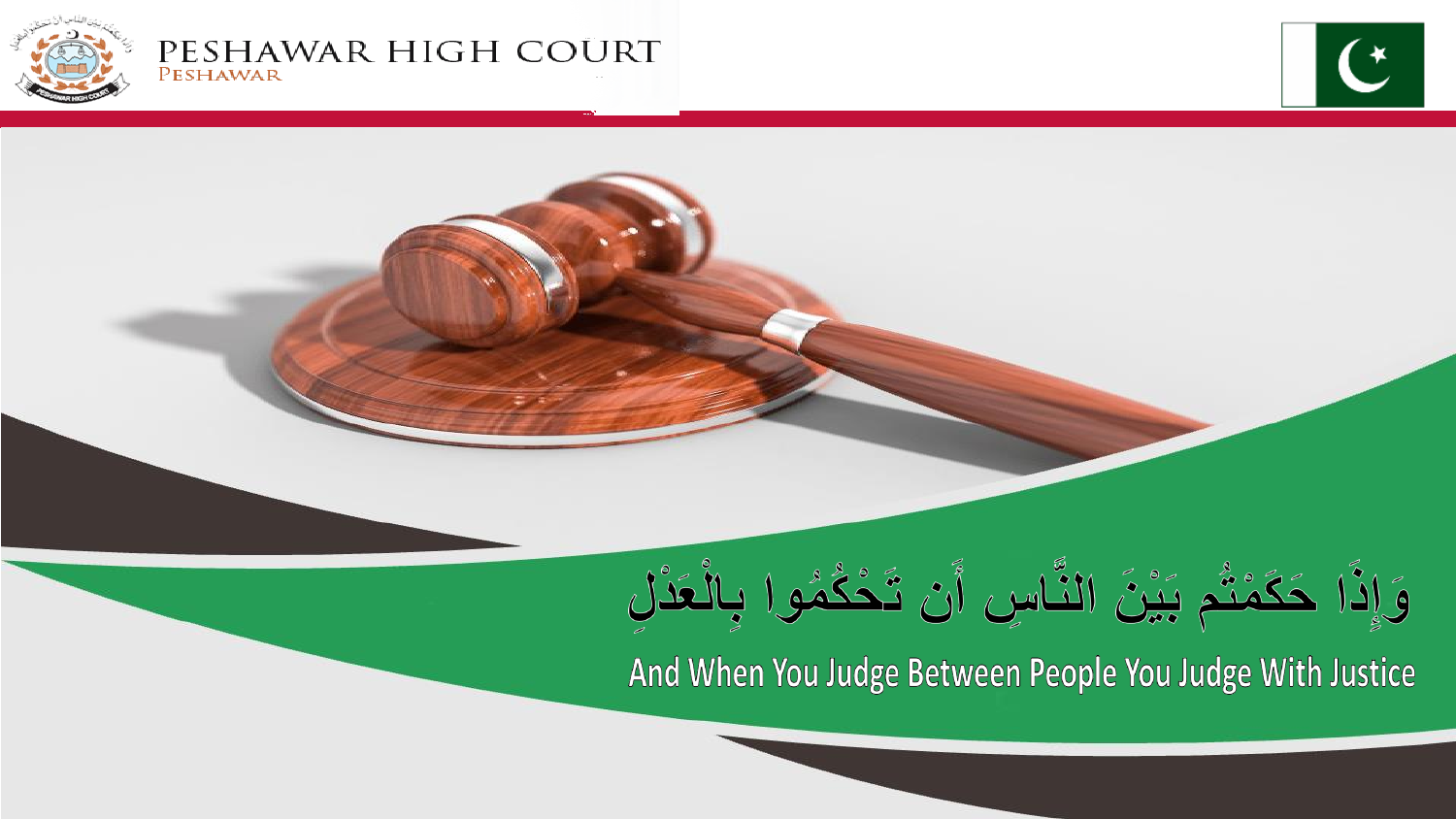



**Judicial Performance of District Judiciary (Non NMDs) during 1st Quarter (September 2019-November 2019).**

**Average Judicial Officers Working per Month=432 Average Disposal per judge per month=112 Cases**





**PENDENCY TREND DURING 1ST QUARTER 2019-20 IN NON-NMDS DISTRICT JUDICIARY**

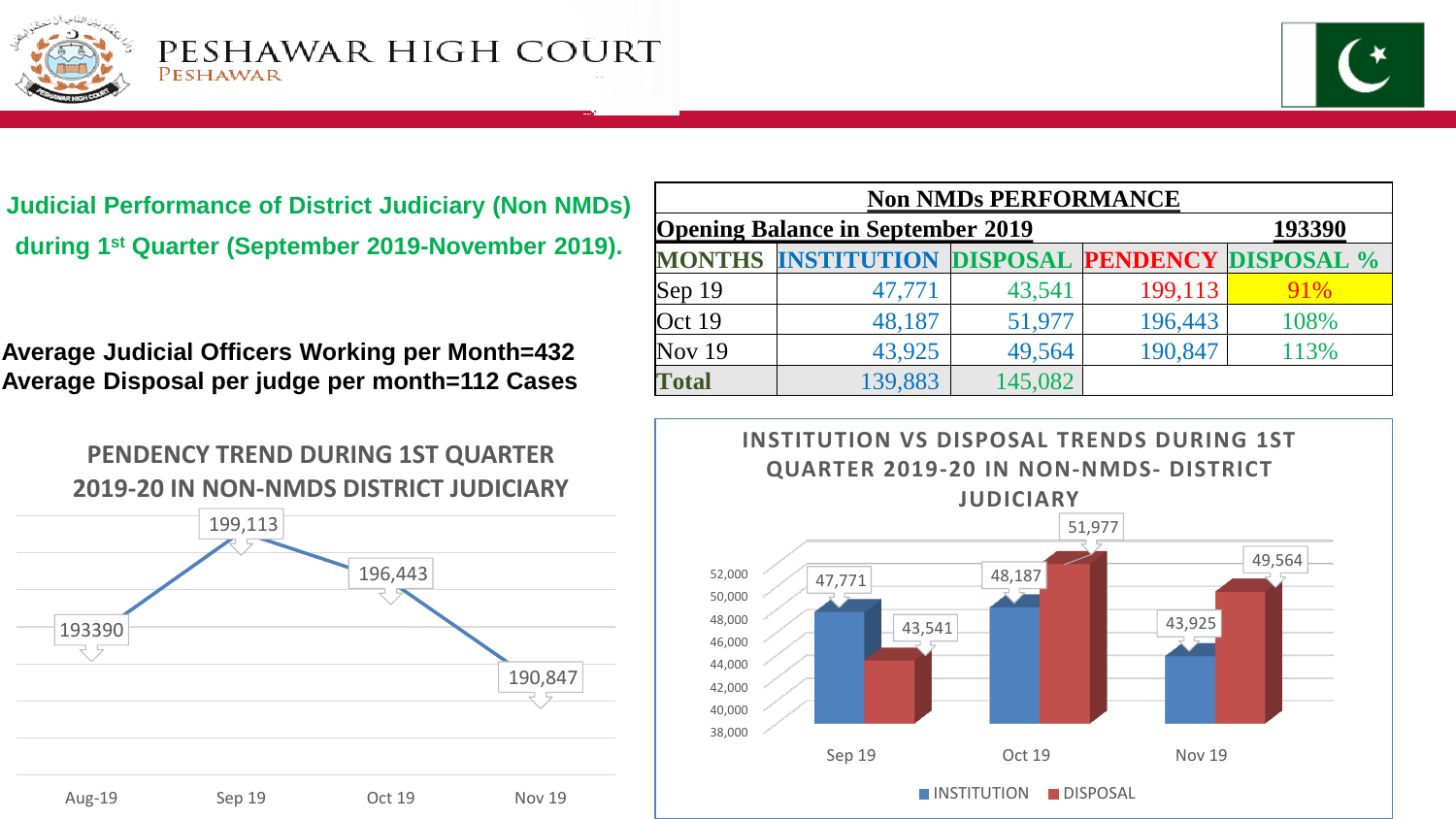



**Judicial Performance of District Judiciary (NMDs) during 1<sup>st</sup> Quarter (September 2019-November 2019).** 

**Total Judicial Officers Working in NMDs=47 Average Disposal per judge per month=30 cases**

**Letters to Supreme Court/Provincial Government Regarding Problems in NMDs have been sent**

5646 5,736 5,572 5,636 Aug-19 Sep 19 Oct 19 Nov 19 **PENDENCY TREND DURING 1ST QUARTER 2019-20 IN NMDS DISTRICT JUDICIARY**

| <b>NMDs PERFORMANCE</b> |                                                  |                 |                 |                   |  |  |  |
|-------------------------|--------------------------------------------------|-----------------|-----------------|-------------------|--|--|--|
|                         | <b>Opening Balance in September 2019</b><br>5646 |                 |                 |                   |  |  |  |
| <b>MONTHS</b>           | <b>INSTITUTION</b>                               | <b>DISPOSAL</b> | <b>PENDENCY</b> | <b>DISPOSAL</b> % |  |  |  |
| $\text{Sep } 19$        | 1,441                                            | 1,098           | 5,736           | 76%               |  |  |  |
| Oct 19                  | 1,578                                            | 1,612           | 5,572           | 102%              |  |  |  |
| Nov $19$                | 1,638                                            | 1,526           | 5,636           | 93%               |  |  |  |
| <b>Total</b>            | 4,657                                            | 4,236           |                 |                   |  |  |  |

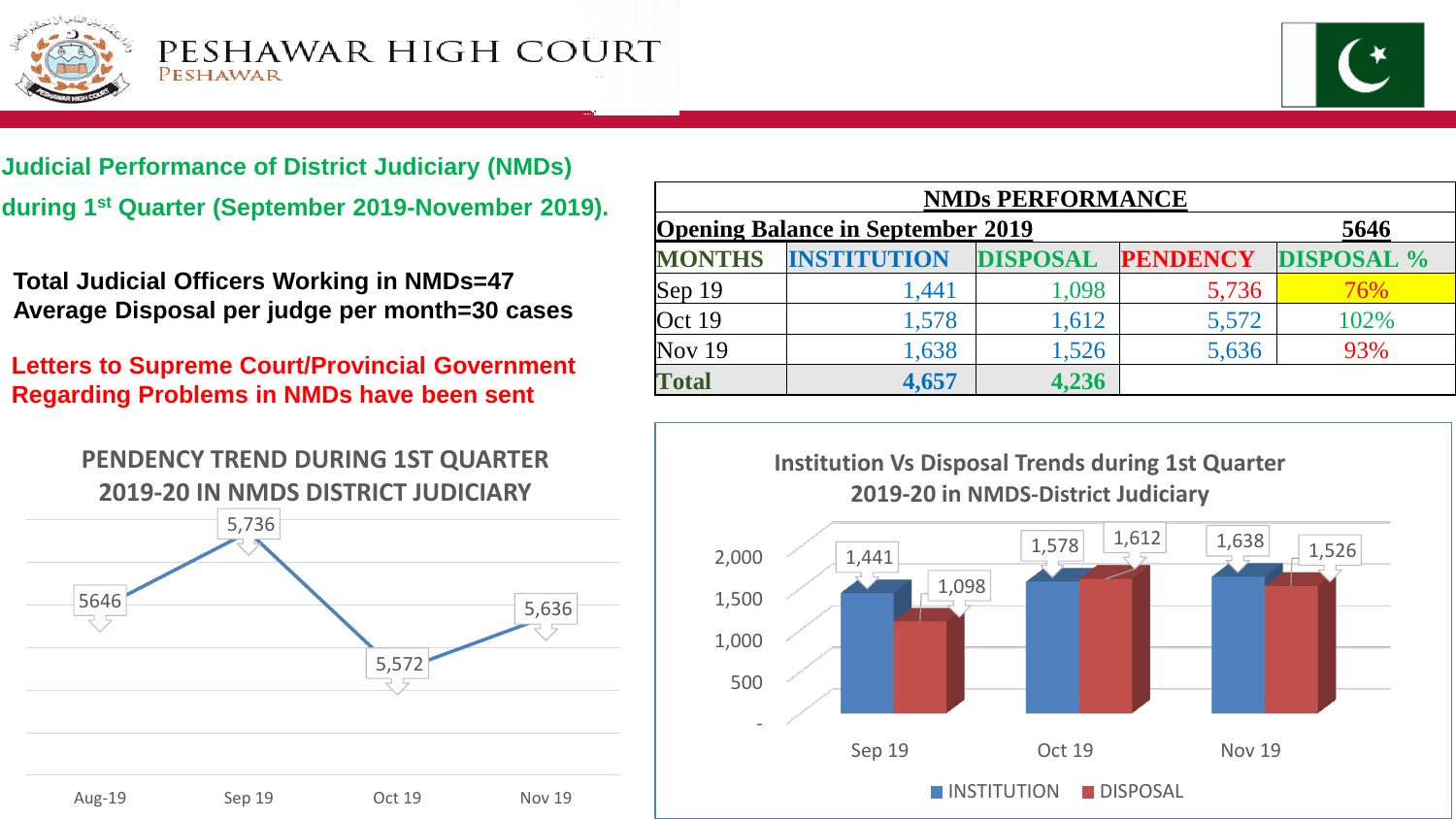



**Judicial Performance of District Judiciary during 1 st Quarter (September 2019-November 2019).**

| OVEL AIL UNIVERS OF FOIL FUNDS) E EXPONSITIVE      |                                                                |         |         |      |  |  |
|----------------------------------------------------|----------------------------------------------------------------|---------|---------|------|--|--|
| <b>Opening Balance in September 2019</b><br>199036 |                                                                |         |         |      |  |  |
|                                                    | <b>MONTHS   INSTITUTION   DISPOSAL   PENDENCY   DISPOSAL %</b> |         |         |      |  |  |
| Sep $19$                                           | 49,212                                                         | 44,639  | 204,849 | 91%  |  |  |
| Oct 19                                             | 49,765                                                         | 53,589  | 202,015 | 108% |  |  |
| <b>Nov 19</b>                                      | 45,563                                                         | 51,090  | 196,483 | 112% |  |  |
| <b>Total</b>                                       | 144,540                                                        | 149,318 |         |      |  |  |

**Over all (NMDs & Non NMDs) PERFORMANCE**

### **PENDENCY TREND DURING 1ST QUARTER 2019-20 IN DISTRICT JUDICIARY**



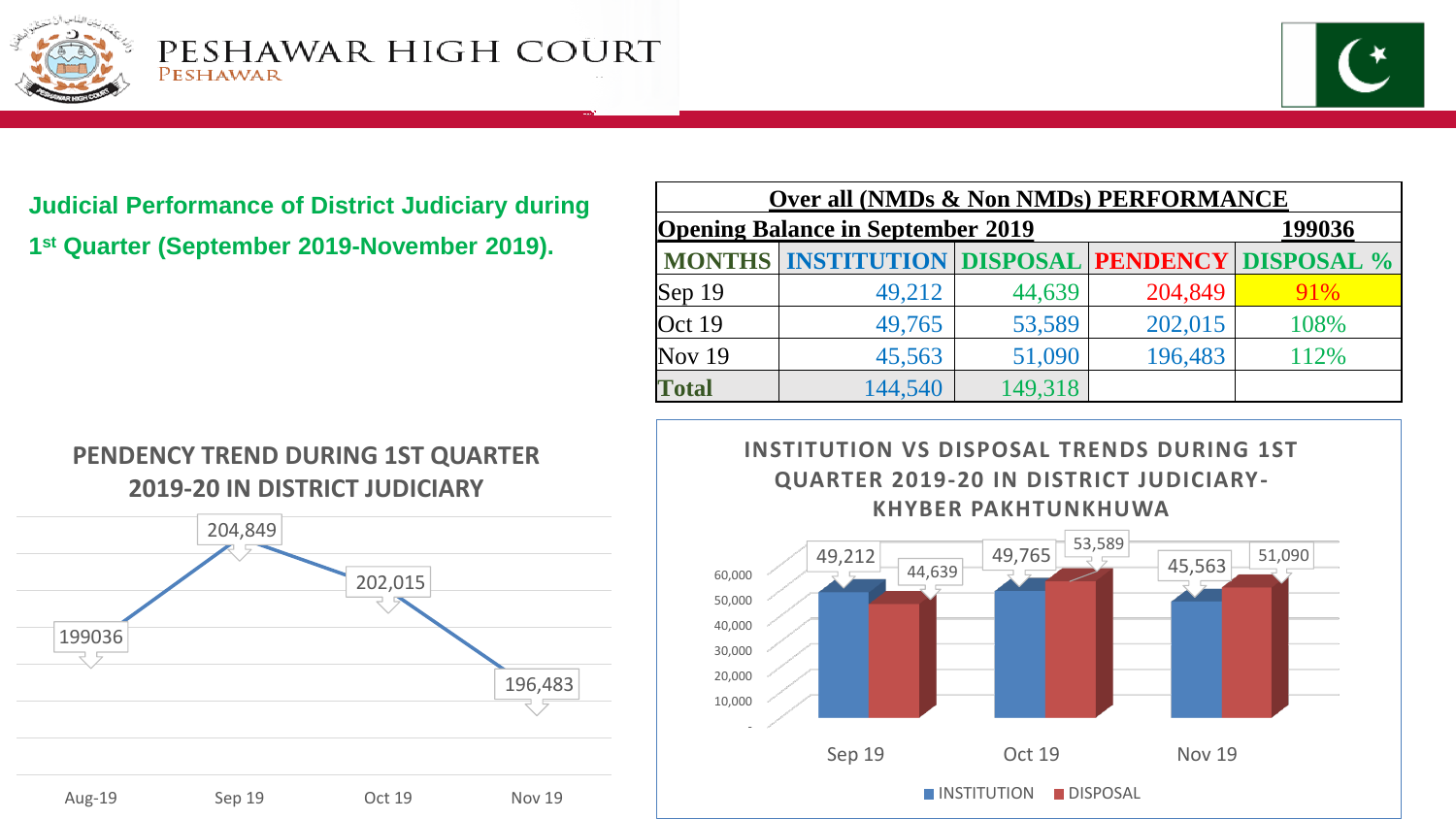



### **Judicial Performance of District Judiciary in Model**

- **Courts during 1st Quarter (September 2019-**
- **November 2019.)**
- **More than 40 Awards presented to KP Judicial Officers on marvelous performance in Model Courts by Supreme Court of Pakistan**

| <b>Over all Performance of Judicial Officers Working in Various Model Courts</b> |                 |                                            |             |             |  |  |
|----------------------------------------------------------------------------------|-----------------|--------------------------------------------|-------------|-------------|--|--|
| Judicial Officers- (September 2019 to November 2019)                             |                 |                                            |             |             |  |  |
|                                                                                  |                 | <b>Disposal Under Various Model Courts</b> |             |             |  |  |
|                                                                                  | <b>TOTAL</b>    | <b>MCTC</b>                                | <b>MCAC</b> | <b>MTMC</b> |  |  |
| <b>MONTHS</b>                                                                    | <b>DISPOSAL</b> |                                            |             |             |  |  |
| $ $ Sep 19                                                                       | 4,912           | 1,212                                      | 1,725       | 1,975       |  |  |
| Oct 19                                                                           | 6,216           | 1,521                                      | 2,263       | 2,432       |  |  |
| Nov $19$                                                                         | 6,038           | 2,151                                      | 1,720       | 2,167       |  |  |
| Total                                                                            | 17,166          |                                            | 5,708       |             |  |  |

**TOTAL DISPOSALS BY JUDICIAL OFFICER WORKING IN VARIOUS MODEL COURTS DURING SEPTEMBER 2019-NOVEMBER 2019**

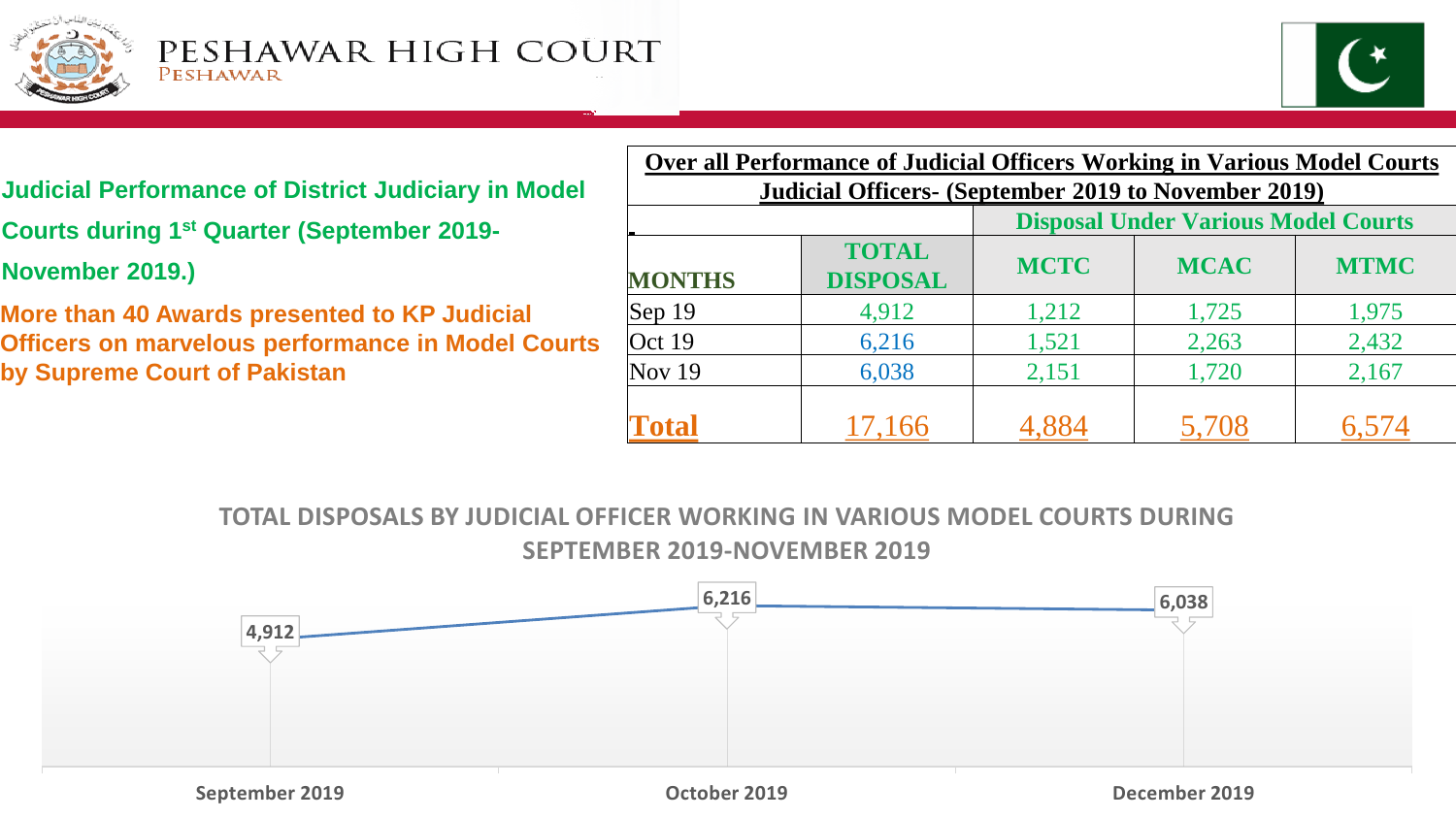



**Judicial Performance of Child Protection Courts during 1st Quarter (September 2019-November 2019).**

|                                                            | <b>JUDICIAL PERFORMANCE IN CHILD PROTECTION COURTS</b> |                 |                 |  |  |  |
|------------------------------------------------------------|--------------------------------------------------------|-----------------|-----------------|--|--|--|
| <b>DURING FIRST QUARTER (September 2019-November 2019)</b> |                                                        |                 |                 |  |  |  |
| <b>MONTHS</b>                                              | <b>INSTITUTION</b>                                     | <b>DISPOSAL</b> | <b>PENDENCY</b> |  |  |  |
| Sep $19$                                                   | 153                                                    | 228             | 986             |  |  |  |
| Oct 19                                                     | 130                                                    | 120             | 570             |  |  |  |
| <b>Nov 19</b>                                              | 73                                                     | 100             | 601             |  |  |  |
| <b>Total</b>                                               | 356                                                    |                 |                 |  |  |  |

#### JUDICIAL PERFORMANCE IN CHILD PROTECTION COURTS DURING FIRST QUARTER (September 2019-November 2019)

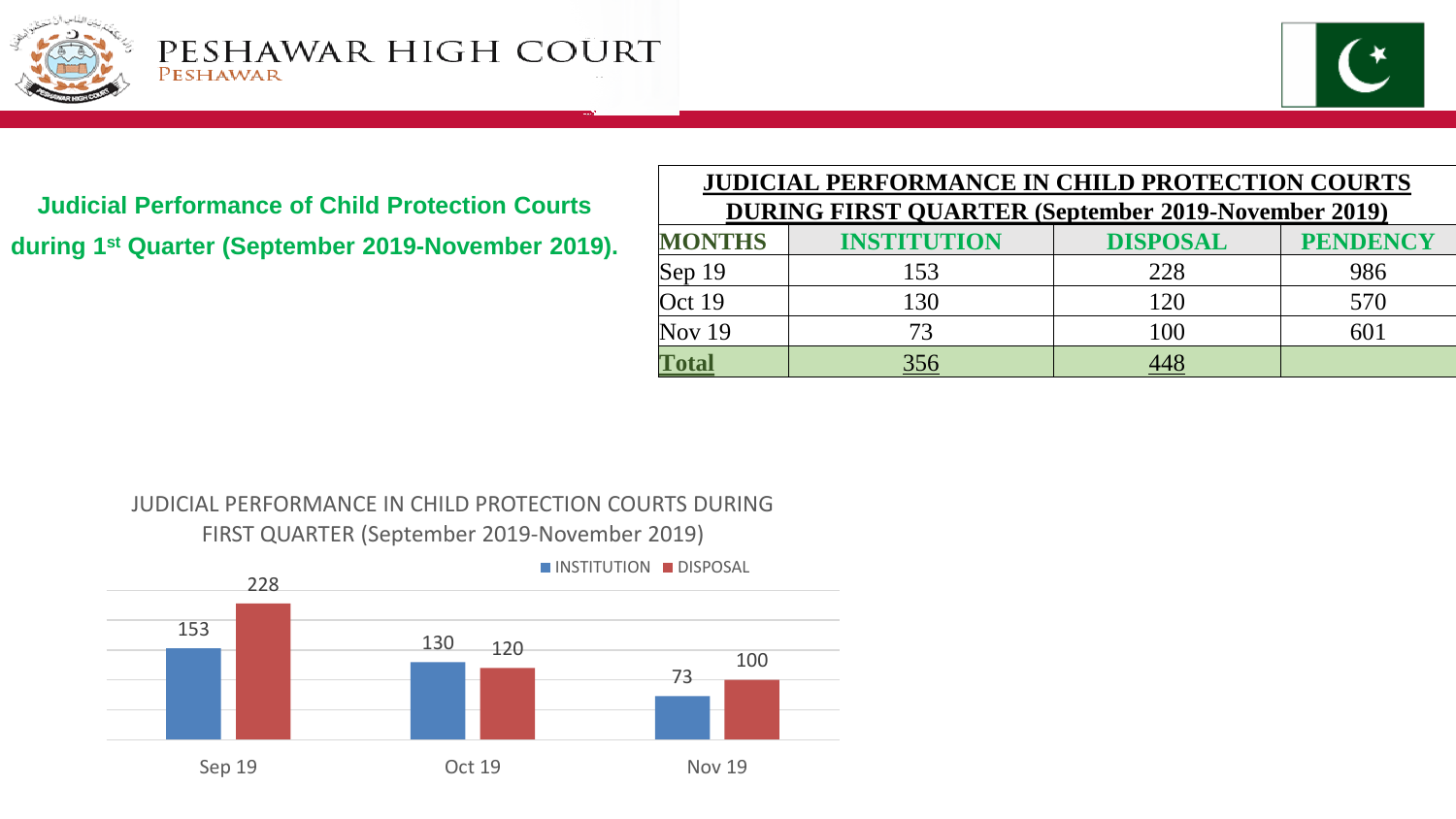



**Judicial Performance of Peshawar High Court during 1st Quarter (September 2019-November 2019).**

| <b>Over all Peshawar High Court Perfroamce</b> |                                                        |       |       |      |  |  |
|------------------------------------------------|--------------------------------------------------------|-------|-------|------|--|--|
| <b>Opening Balance in September 2019</b>       | 38846                                                  |       |       |      |  |  |
|                                                | <b>MONTHS INSTITUTION DISPOSAL PENDENCY DISPOSAL %</b> |       |       |      |  |  |
| $\text{Sep } 19$                               | 2623                                                   | 2263  | 39205 | 86%  |  |  |
| Oct $19$                                       | 3161                                                   | 3421  | 38945 | 108% |  |  |
| Nov $19$                                       | 2777                                                   | 3146  | 38576 | 113% |  |  |
| <b>Total</b>                                   | 8,561                                                  | 8.830 |       |      |  |  |



**INSTITUTION VS DISPOSAL TRENDS DURING 1ST QUARTER 2019-20 IN PESHAWAR HIGH COURT**

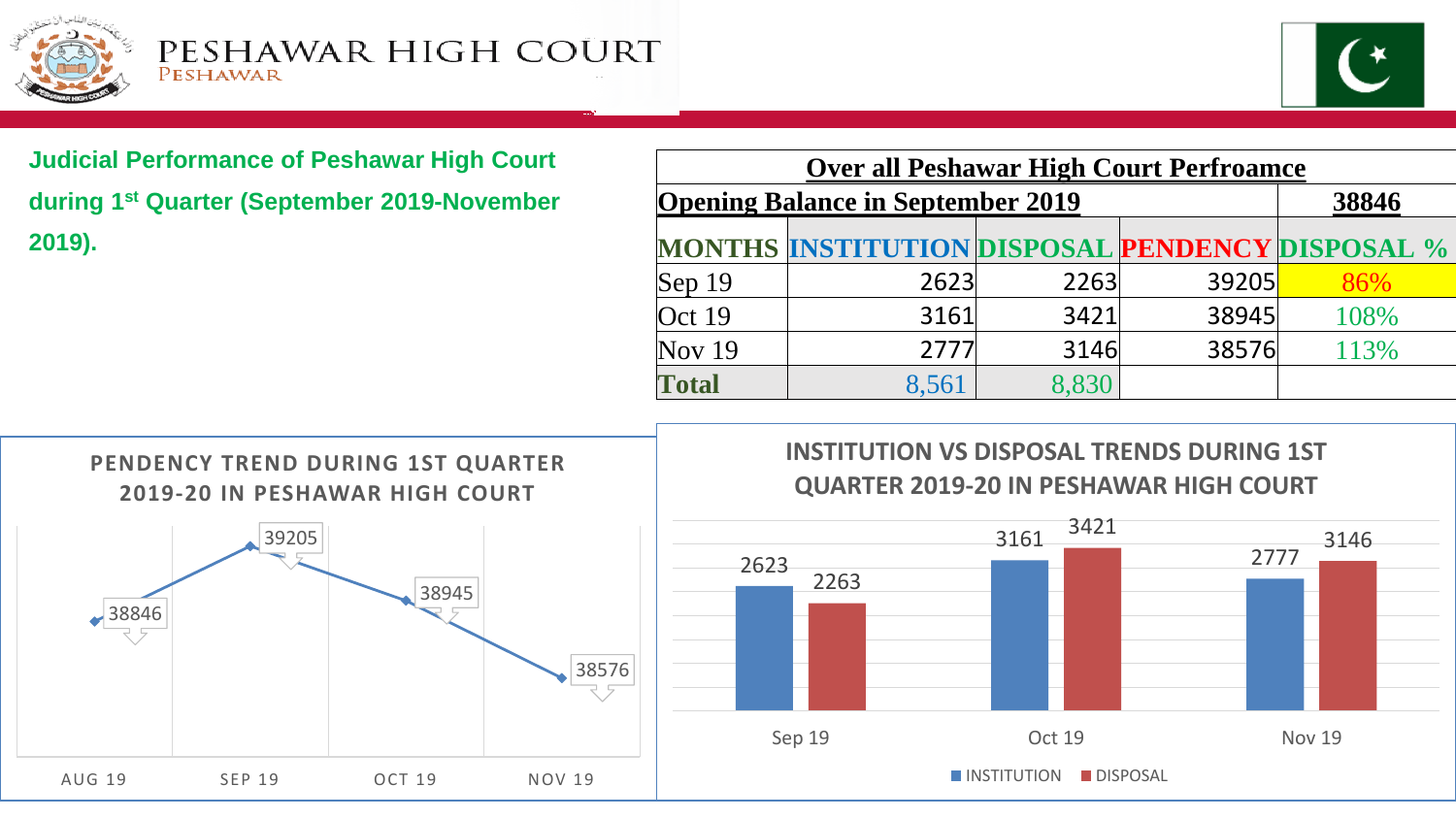

## **Progress Status of Disposals Under Case Management Rules (CMR) during October 2018 to November 2019 In District Judiciary**



**In total 20,807 Disposals are recorded under** 

**CMR during October 2018 to November 2019**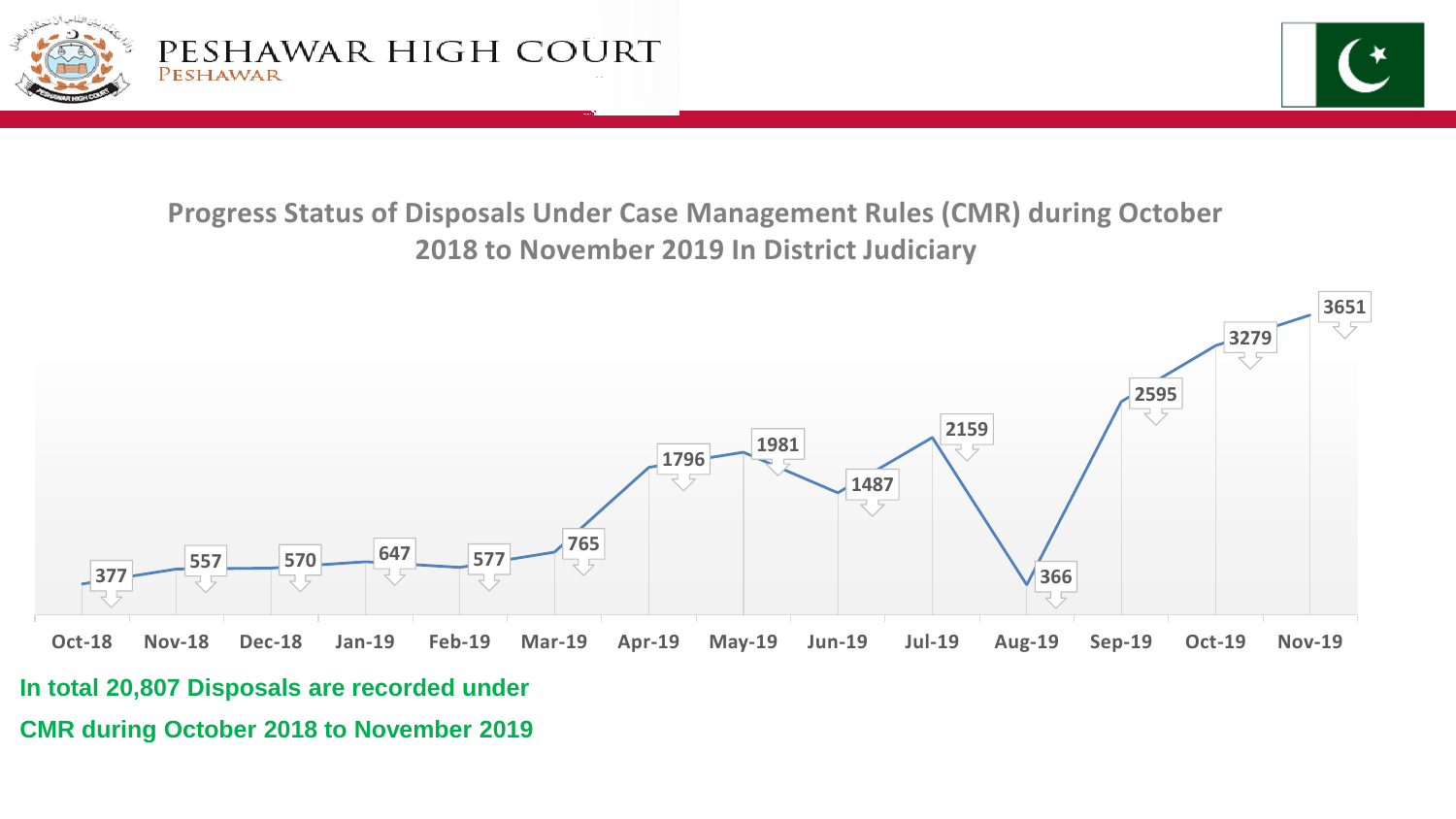



| <b>Hon'ble Chief Justice in One Glance</b> |                                     |                                        |                                                    |                                                  |                                                      |                                  |                                                     |
|--------------------------------------------|-------------------------------------|----------------------------------------|----------------------------------------------------|--------------------------------------------------|------------------------------------------------------|----------------------------------|-----------------------------------------------------|
| As a Justice of Peshawar HighCourt         |                                     |                                        |                                                    |                                                  |                                                      |                                  |                                                     |
| Year                                       | <b>Total Working</b><br><b>Days</b> | <b>Working Days</b><br>in Single Bench | <b>Working Days</b><br>in Division<br><b>Bench</b> | <b>Single Bench</b><br>Cases<br><b>Judgments</b> | <b>Division Bench</b><br>Cases-<br><b>Judgements</b> | <b>Total</b><br><b>Judgments</b> | Average<br><b>Number of</b><br>Judgments per<br>Day |
| 2011                                       | 90                                  | 36                                     | 54                                                 | 208                                              | 61                                                   | 269                              | 2.99                                                |
| 2012                                       | 221                                 | 83                                     | 138                                                | 653                                              | 502                                                  | 1155                             | 5.23                                                |
| 2013                                       | 191                                 | 87                                     | 104                                                | 1012                                             | 950                                                  | 1962                             | 10.27                                               |
| 2014                                       | 149                                 | 64                                     | 85                                                 | 933                                              | 1007                                                 | 1940                             | 13.02                                               |
| 2015                                       | 227                                 | 72                                     | 155                                                | 855                                              | 2347                                                 | 3202                             | 14.11                                               |
| 2016                                       | 196                                 | 61                                     | 135                                                | 822                                              | 1875                                                 | 2697                             | 13.76                                               |
| 2017                                       | 197                                 | 77                                     | 120                                                | 1096                                             | 2386                                                 | 3482                             | 17.68                                               |
| Jan to June 2018                           | 114                                 | 45                                     | 69                                                 | 632                                              | 1705                                                 | 2337                             | 20.5                                                |
| <b>Total</b>                               | 1385                                | 525                                    | 860                                                | 6211                                             | 10833                                                | 17044                            | 12.31                                               |
| As Chief Justice of Peshawar High Court    |                                     |                                        |                                                    |                                                  |                                                      |                                  |                                                     |
| July-Dec 2018                              | 82                                  | 35                                     | 47                                                 | 546                                              | 553                                                  | 1099                             | 13.4                                                |
| Jan-Dec 2019                               | 178                                 | 84                                     | 94                                                 | 1630                                             | 1417                                                 | 3047                             | 17.12                                               |
| Total                                      | 260                                 | 119                                    | 141                                                | 2176                                             | 1970                                                 | 4146                             | 15.95                                               |
| Total                                      | 1645                                | 644                                    | 1001                                               | 8387                                             | 12803                                                | 21190                            | 12.9                                                |